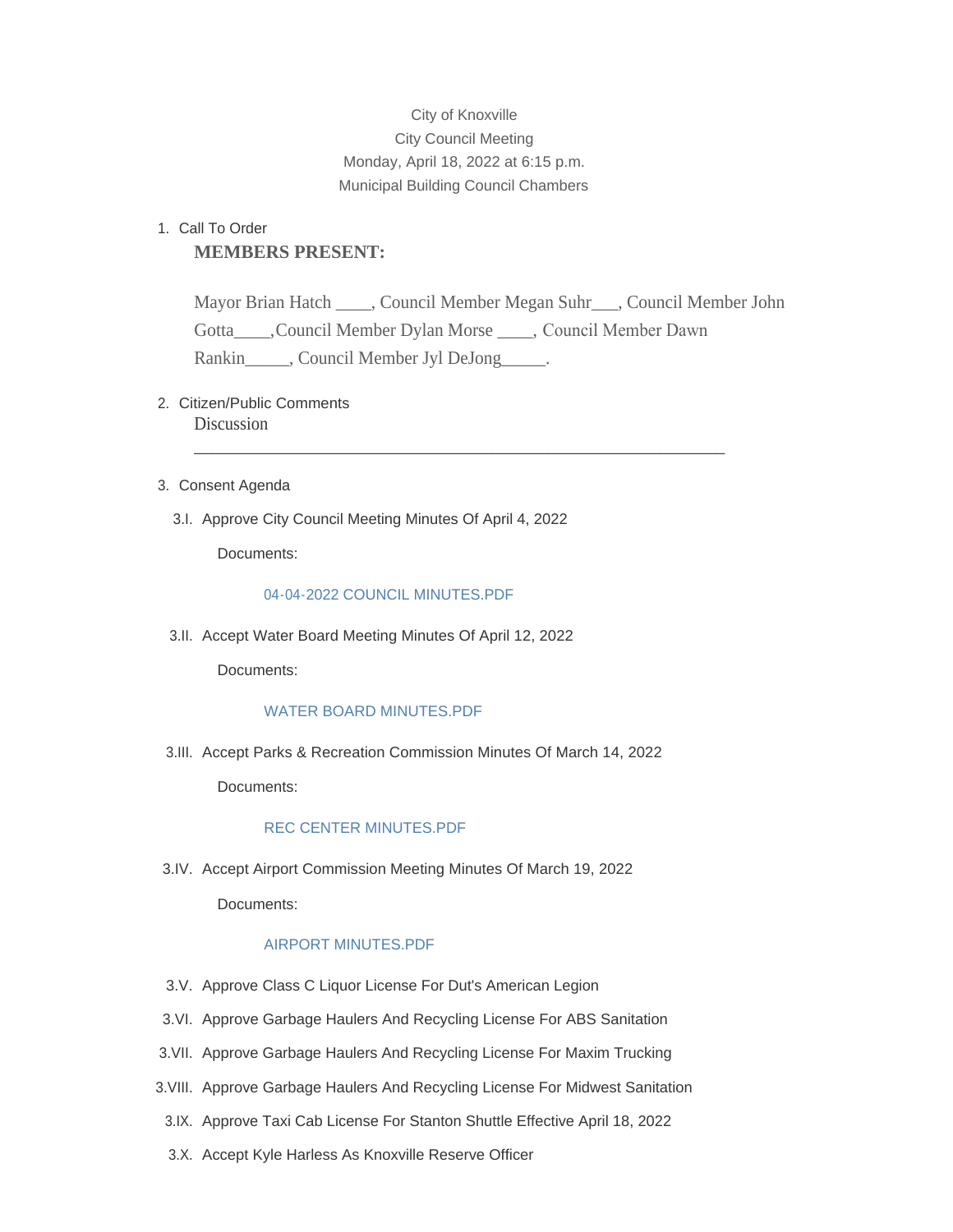Documents:

#### [RESERVE OFFICER KYLE HARLESS.PDF](http://www.knoxvilleia.gov/AgendaCenter/ViewFile/Item/5425?fileID=4395)

3.XI. Accept March 2022 SRO Report

Documents:

## [MARCH SRO REPORT.PDF](http://www.knoxvilleia.gov/AgendaCenter/ViewFile/Item/5412?fileID=4382)

3.XII. Accept March 2022 Fire/EMS Monthly Call Report

Documents:

#### [FIRE DEPT MARCH 2022 CALL RPT.PDF](http://www.knoxvilleia.gov/AgendaCenter/ViewFile/Item/5416?fileID=4383)

3.XIII. Approve Resolution To Approve Tax Abatement Application For Construction Of A New Single-Family Dwelling

Documents:

## [RES 04-22-22 ROWLAND TAX ABATEMENT.DOCX.PDF](http://www.knoxvilleia.gov/AgendaCenter/ViewFile/Item/5429?fileID=4399)

3.XIV. Approve Resolution To Approve Tax Abatement Application For Construction Of A New Single-Family Dwelling

Documents:

## [RES 04-23-22 SHILLING TAX ABATEMENT.PDF](http://www.knoxvilleia.gov/AgendaCenter/ViewFile/Item/5432?fileID=4417)

- 4. Item Agenda
	- 4.I. Mayoral Reading Of Sexual Assault Awareness Month Proclamation

Documents:

#### [SAAM PROCLAMATION 2022-KNOXVILLE.PDF](http://www.knoxvilleia.gov/AgendaCenter/ViewFile/Item/5417?fileID=4384)

- 4.II. Public Hearing For Community Development Block Grant CV Application
	- A. Open Hearing
	- B. Filing of Affidavit of Publications- 04/12/22
	- C. Written Comments or Objections
	- D. Oral Comments or Objections
	- E. Close Hearing

Documents:

#### [CV HEARING APP REPORT.PDF](http://www.knoxvilleia.gov/AgendaCenter/ViewFile/Item/5420?fileID=4390) [HOUSING NEEDS ANALYSIS UPDATE.PDF](http://www.knoxvilleia.gov/AgendaCenter/ViewFile/Item/5420?fileID=4391)

4.II.i. Approve Resolution Approving The Community Development Block Grant Application